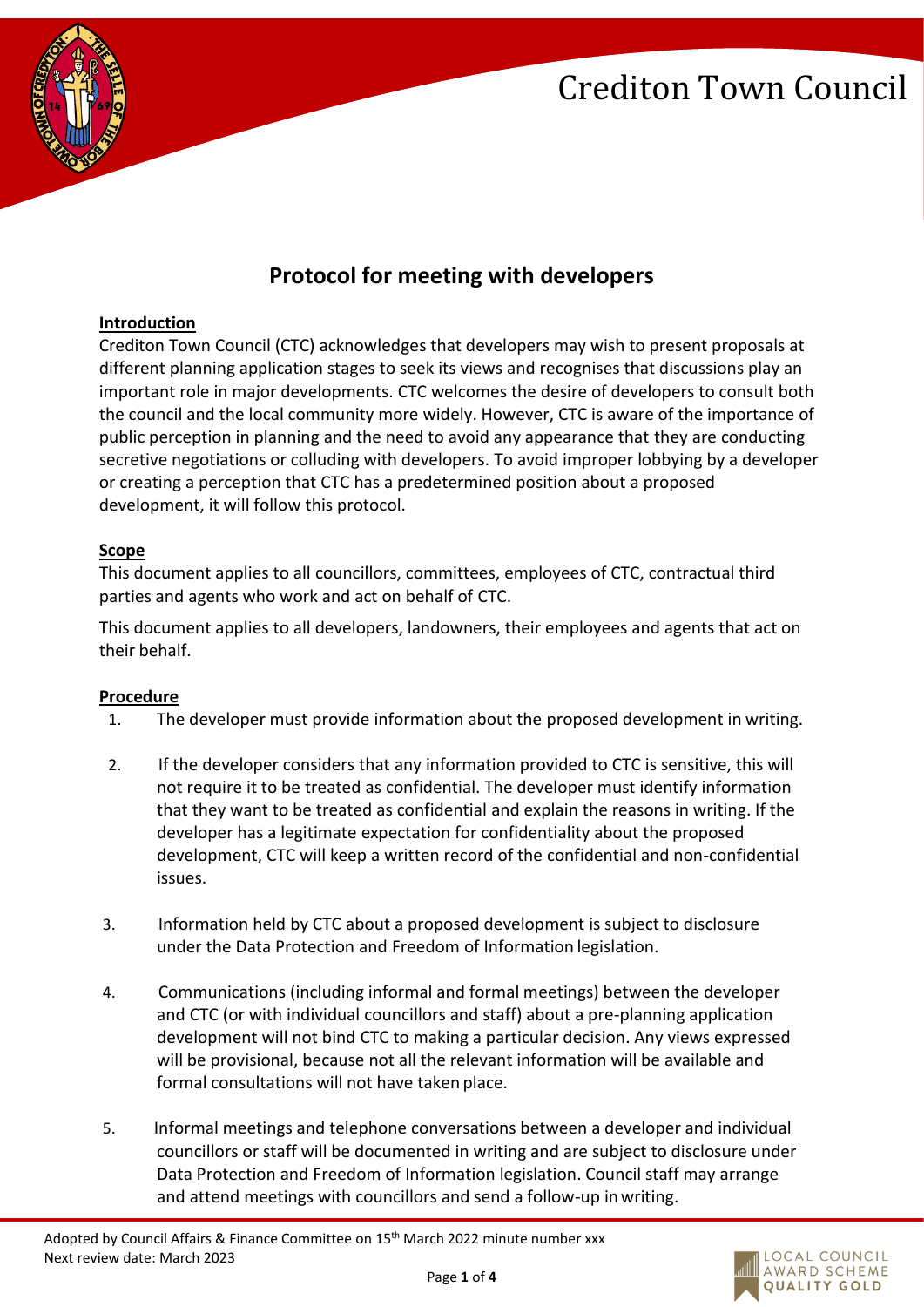

- 6. Official meetings of the council and its committees are open to the public<sup>1</sup> and developers may attend.
- 7. The developer may not speak at any meeting of CTC unless they are invited to address the meeting or do so during public participation. The developer may regard information about the proposed development as either confidential or "sensitive" and therefore not suitable for discussion at a meeting open to the public. However, councillors will consider if there are grounds to exclude the public from the meeting when the proposed development is being discussed and considered. CTC may do this if the matter being considered at the meeting would prejudice the public interest due to its confidentiality or for other special reasons<sup>2</sup>.
- 8. The minutes of all council meetings which record decisions made are available on the CTC website or by request to the Town Clerk.
- 9. It is an offence for a developer or their agent to promise or give a financial or other advantage to a council with the expectation of an improper consideration of a planning application<sup>3</sup>. If the developer is an organisation, such as a charity or company, CTC may request sight of the developer's anti-bribery policy.

### **Context of protocol within existing legislation**

Within existing legislation, a developer must consult with a local authority<sup>4</sup> if the land to be developed is in the local authority's area before the submission of a planning application. Before the submission of a planning application, a developer is required to liaise with a range of bodies<sup>5</sup>. These are persons whom the developer, after 'making diligent inquiry', knows to be the owner, lessee, tenant (whatever the tenancy period) or occupier of the land and a person who (a) is interested in the land, or (b) has power (i) to sell and convey the land, or (ii) to release the land<sup>6</sup>.

The National Planning Policy Framework (NPPF), published in March 2012, encourages developers to liaise with the local planning authority (and others but with NO specific reference to Town/Parish councils) before the submission of a planning application.

Below is an extract from the NPPF:



<sup>&</sup>lt;sup>1</sup> Public Bodies (Admission to Meetings) Act 1960 S.1(1)

<sup>2</sup> Public Bodies (Admission to Meetings) Act 1960 S.1(2)

<sup>&</sup>lt;sup>3</sup> Bribery Act 2010 S.1

<sup>4</sup> Planning Act 2008 S.42, not including a Town/Parish Council by virtue of Planning Act 2008 S.43

<sup>5</sup> Planning Act 2008 S.42-44

<sup>6</sup> Planning Act 2008 S.44 includes Town/Parish Council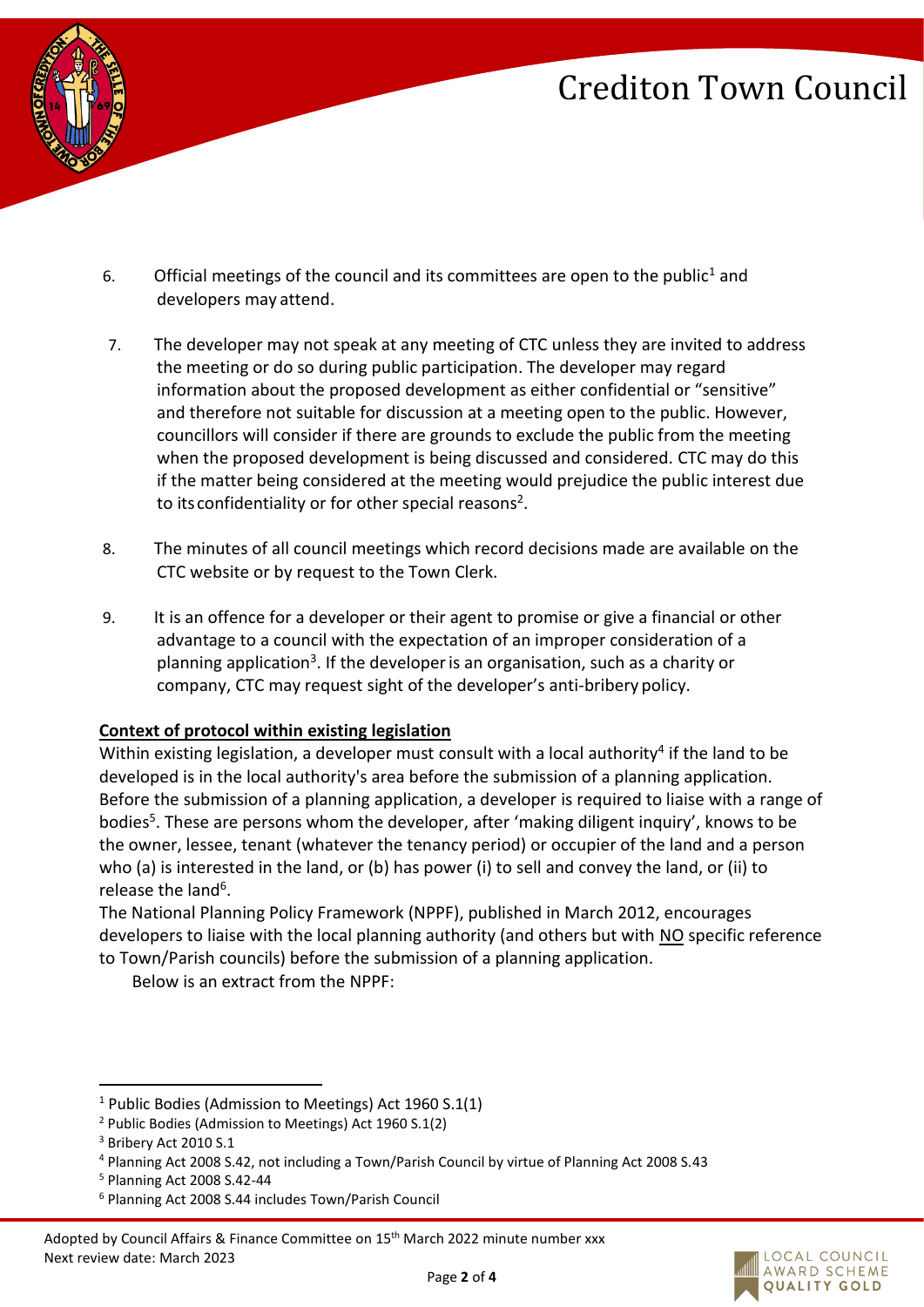

#### *'Pre-application engagement and front loading':*

- *188. Early engagement has significant potential to improve the efficiency and effectiveness of the planning application system for all parties. Good quality preapplication discussion enables better coordination between public and private resources and improved outcomes for the community.*
- *189. Local planning authorities have a key role to play in encouraging other parties to take maximum advantage of the pre-application stage. They cannot require that a developer engages with them before submitting a planning application, but they should encourage take-up of any pre-application services they do offer. They should also, where they think this would be beneficial, encourage any applicants who are not already required to do so by law to engage with the local community before submitting their applications.*
- *190. The more issues that can be resolved at pre-application stage, the greater the benefits. For their role in the planning system to be effective and positive, statutory planning consultees will need to take the same early, pro-active approach, and provide advice in a timely manner throughout the development process. This assists local planning authorities in issuing timely decisions, helping to ensure that applicants do not experience unnecessary delays and costs.*
- *191. The participation of other consenting bodies in pre-application discussions should enable early consideration of all the fundamental issues relating to whether a particular development will be acceptable in principle, even where other consents relating to how a development is built or operated are needed at a later stage. Wherever possible, parallel processing of other consents should be encouraged to help speed up the process and resolve any issues as early aspossible.'*

There are circumstances when a developer may consult with a town/parish council before the developer has submitted a planning application to the local planning authority and the town/parish council is asked by the planning authority to make representations about the application<sup>7</sup>.

A developer may also want to consult with a town/parish council if a proposed development relates to the development or submission of proposals within a Neighbourhood Development Plan (NDP) or Neighbourhood Development Order (NDO). Town/Parish Councils are required to advertise its proposals for a NPO or a NDO with its local community and to consult with certain bodies to ascertain their views on the proposals before these are submitted to the planning authority. In the periods when such proposals are being developed and before such proposals are submitted to the local planning authority, it is anticipated that developers in the private or public sector may wish to disclose or discuss a proposed development so that this may be accounted for in the proposals for a NDP or NDO order to be submitted.



 $7$  Town and Country Planning Act 1990 Sch.1 Para.8